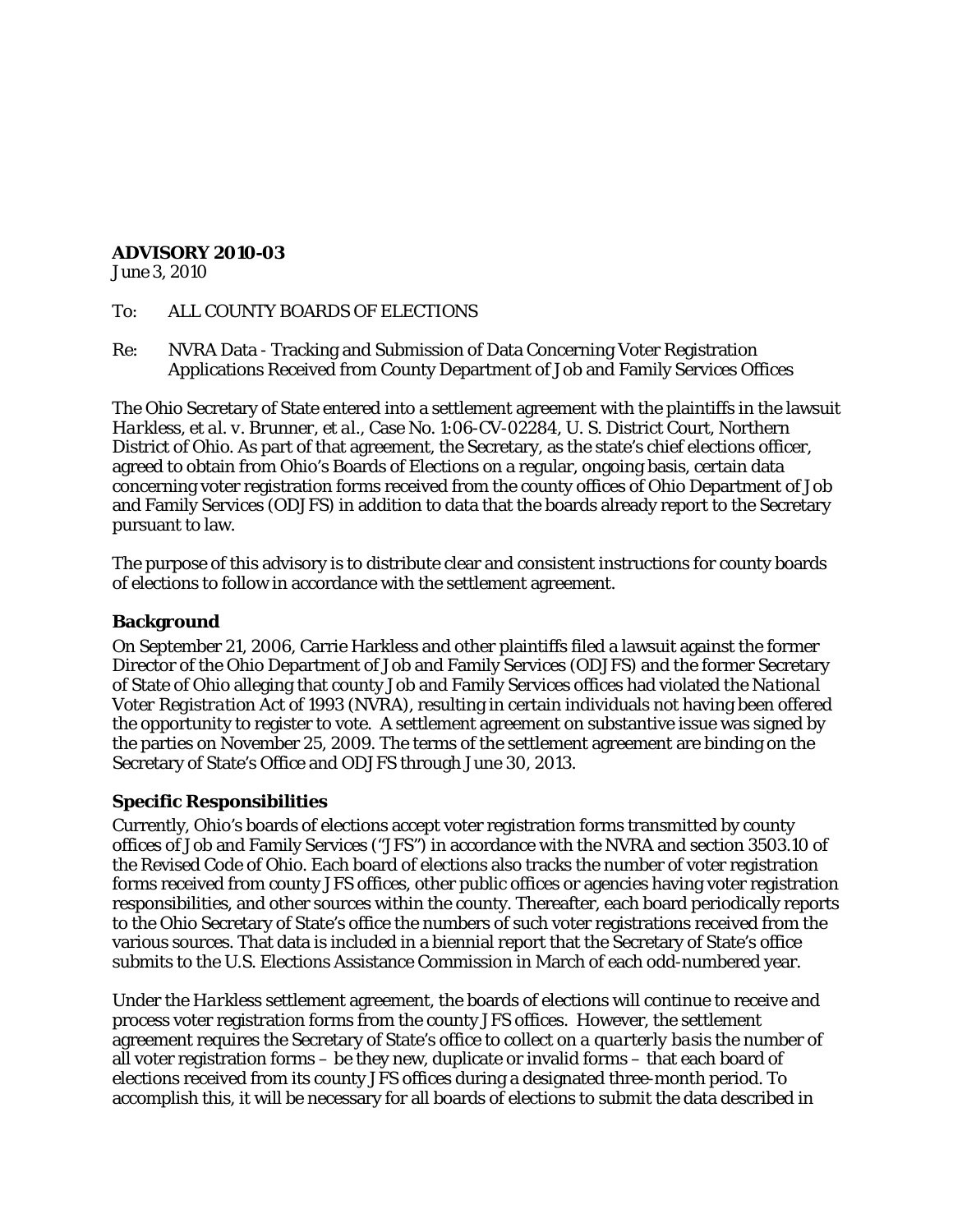this advisory to the Ohio Secretary of State's office at more frequent intervals than in the past. Collecting this additional information will enable the Secretary of State's office to evaluate voter registration statistics for each county as we move forward with respect to satisfying the provisions of the *Harkless* settlement agreement.

Therefore, all boards of elections are hereby instructed to begin reporting the statistical data described in this advisory on a quarterly basis to the Secretary of State's Office on or before the reporting period deadlines outlined in this advisory. The statistical data provided on a quarterly basis shall be he number of all voter registration forms – be they new, duplicate or invalid forms – that each board of elections received from its county JFS offices during a designated threemonth period.

# **Report Form**

Attached to this advisory is the report form the boards of elections shall use to submit the data to the Secretary of State's office. The form must be completed and signed by an authorized representative of the board of elections. Completed forms may be transmitted to the Secretary of State's office in person or via US Mail, electronic mail, or facsimile. If a board opts to transmit the report form via electronic mail and such transmission does not allow for the affixing of the board representative's signature, the board representative shall use the electronic signature described on the report form. Completed forms must be submitted to the Secretary of State's office by the reporting deadline for the respective quarter, as set forth in "Reporting Periods: 10/2009 – 06/2013," below. The report form also is available on the BOE Extranet.

# **Reporting Periods: 10/2009 – 06/2013**

**First Report:** The first reporting period under the agreement should contain statistical data for the last quarter of calendar year 2009 (i.e., October, November and December of 2009). The second reporting period should contain statistical data for the first quarter of calendar year 2010 (January, February and March of 2010). The first report form must be submitted to the Secretary of State's office no later than the close of business on **Tuesday, June 15, 2010**.

**Subsequent Reports:** Boards of elections shall submit quarterly statistical information from their respective county Job and Family Services offices, for the duration of this settlement agreement ending June 30<sup>th</sup>, 2013, on the following schedule:

| <b>JFS</b> Statistics from<br><b>January to March:</b>    | Report due June 30 immediately thereafter    |
|-----------------------------------------------------------|----------------------------------------------|
| <b>JFS</b> Statistics from                                | Report due July 15 immediately thereafter    |
| <b>April to June:</b>                                     |                                              |
| <b>JFS Statistics from</b>                                | Report due October 15 immediately thereafter |
| <b>July to September:</b>                                 |                                              |
| <b>JFS Statistics from</b><br><b>October to December:</b> | Report due January 15 immediately thereafter |

Quarterly reports must be submitted no later than the deadlines indicated above. All completed reporting forms and any questions should be directed to Pia Brady, NVRA Coordinator, via electronic submission at: [pbrady@sos.state.oh.us,](mailto:pbrady@sos.state.oh.us) or fax at (614) 485-7617.